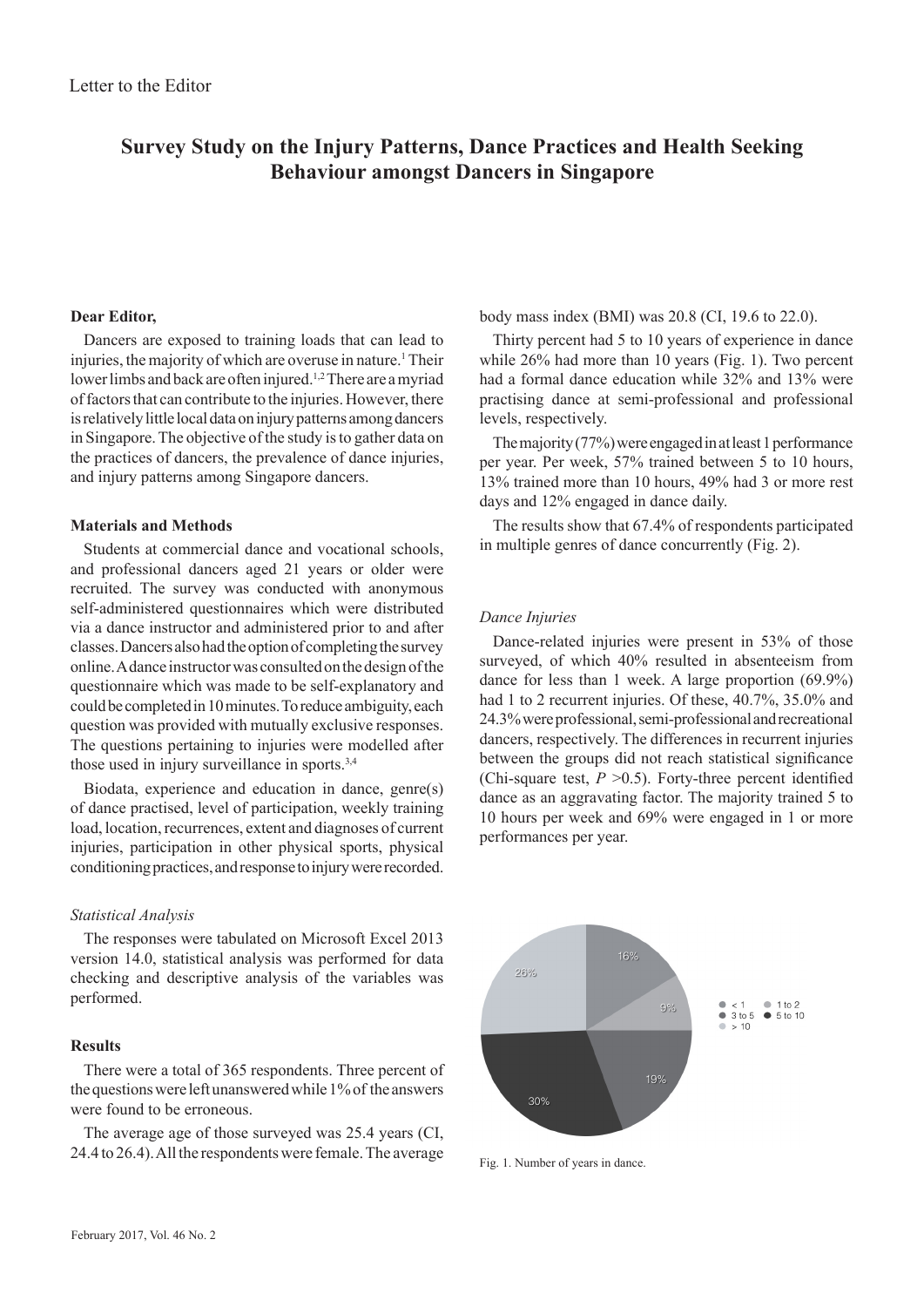

Fig. 2. Percentage of respondents and participation in dance genres.

Injuries of foot and ankle (53.8%), knee (48.9%) and back (34.1%) were the most common (Fig. 2). The majority (76.5%) of the injuries were overuse in nature, and 43.5% resulted in absenteeism from dance for 1 to 2 weeks and 14% required absenteeism of 5 weeks or more. Of the injured dancers that abstained from dance for more than 8 weeks, the majority (38.1%) were recreational dancers.

Of the injured, 42% chose to seek medical attention, 26.7% chose to ignore the injury and 32.7% abstained from dance to allow for recovery. Of the respondents that did not seek medical attention, 65.3% self managed with first aid.

Most of the injured dancers consulted a physiotherapist (33.3%), followed by a traditional physician (30.6%), medical specialist (20.6%) and primary care physician  $(16\%)$ .

# *Health Practices*

Amongst the respondents, 64%, 92% and 44% were engaged in aerobic, flexibility and strength training, respectively.

Only 23% underwent musculoskeletal screening; 42.4% used massage as a form of recovery technique while 73.3% employed some form of active recovery (e.g. contrast bath, sauna). A large majority (94%) were non-smokers and half did not consume alcohol.

# **Discussion**

The range of BMI from 15.1 to 34.0 is relatively wide compared to other studies of dancers<sup>5,6</sup> but the BMI mean is still lower than that in the general population of Singapore.<sup>7</sup>

Twelve percent of the dancers did not have a rest day from dance. The hours of weekly training and simultaneous participation in different genres of dance have been reported

in other studies.<sup>6</sup> Fatigue as a result of over-training has been identified as a risk factor for dance injuries.<sup>8</sup>

 The high prevalence and recurrence of dance injuries as well as its tendency to affect the lower limbs have also been previously reported.<sup>1,2,6</sup> This may reflect dance's intrinsically repetitive movements that may stress the foot and ankle regions, including other compensatory movements such as those needed to achieve turnout in ballet. The severity of dance injuries, as gauged by the duration of absenteeism from dance practice, is similar to most published data.<sup>9</sup>

Compared to other studies, $2.9$  the proportion of dancers that sought medical treatment was low. Amongst collegiate dancers, medical professionals was ranked third as the primary source of advice for the management of dance injuries, with only 17.7% of them seeking medical help from physicians.<sup>10</sup>

A significant proportion of injured dancers sought treatment from traditional medical professionals or masseurs, consistent with the high prevalence of use of complementary and alternative medicine here.<sup>11</sup> While the majority of dancers engaged in flexibility training, only two-thirds engaged in regular aerobic training while less than half engaged in strength training. The relatively low rates of aerobic and strength training might suggest a lack of recognition of comprehensive physical conditioning in injury prevention.

The prevalence of smokers in the study is significantly lower than that of the national average while the proportion of non-drinkers was close to the national average of 54%.7

# *Limitations*

The study population was heterogeneous in the proficiency and level of participation in dance. The anonymous nature of the survey made it impossible to ensure that there had been more than 1 form submitted for each individual. Furthermore, there remains the possibility of inadvertent selection bias in the recruitment process. However, the anonymous nature of the study also made it impossible to study the characteristics of non-respondents or estimate the extent of selection bias.

#### **Conclusion**

This survey showed that Singapore dancers share similar characteristics and injuries with dancers in other studies and thus, they may benefit from dance prevention measures that are already in practice in international communities. Efforts to improve accessibility to medical care for dancers would have to take into account local usage of complementary and alternative medicine as well as the level of knowledge of medical professionals in the management of dance injuries.